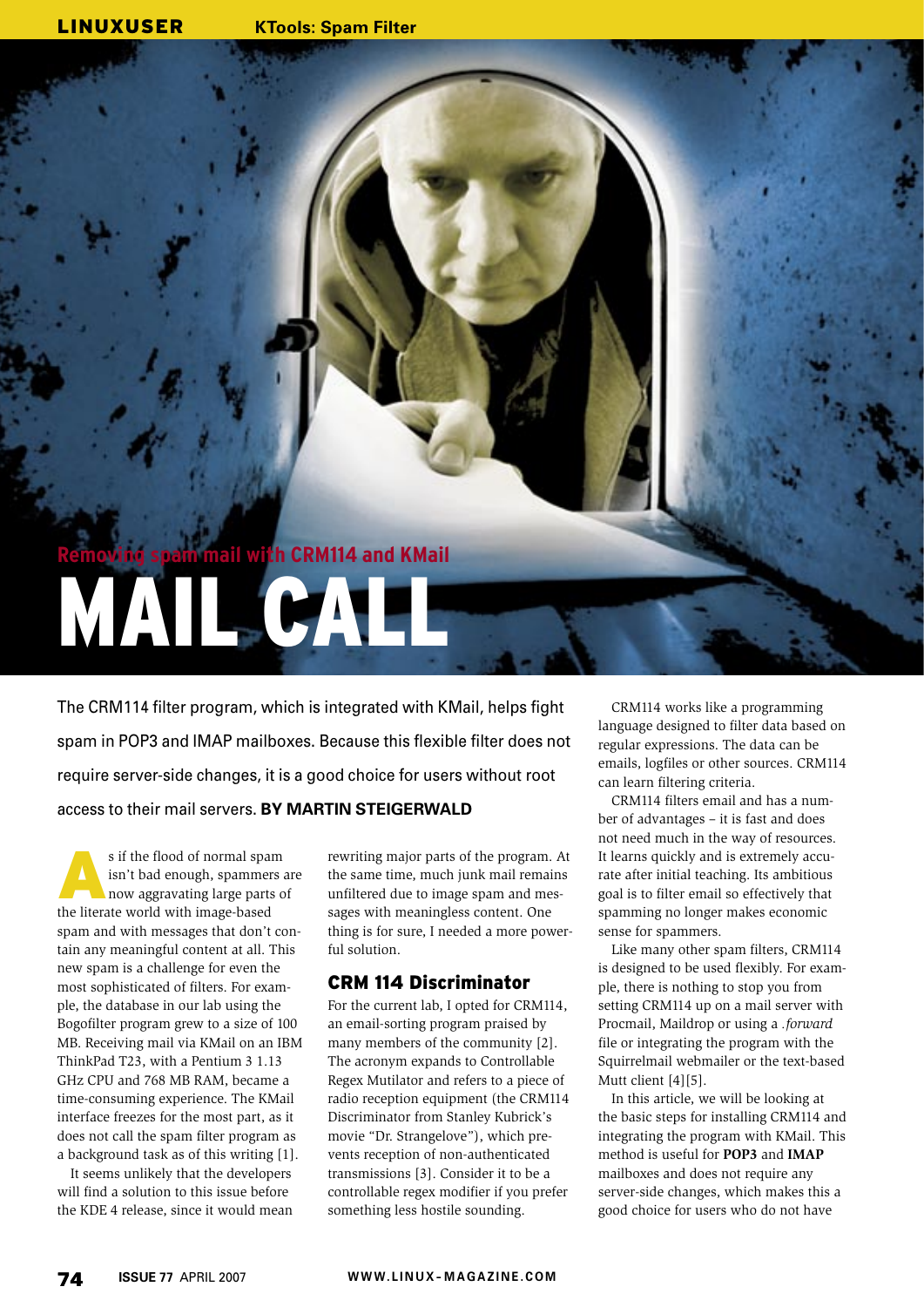root access to their own mail servers. If you use IMAP on your own server, a server-side installation would make more sense.

# Installing CRM114

The first step is to install and configure CRM114 and the CRM114 mail filter program [4]. Users with Debian or Ubuntu can simply install the *crm114* package. In our lab, we used the *20060704a* version that comes with Debian Etch, which is also included with Ubuntu Edgy and available as a backport for Sarge [6].

If you have Suse or prefer to use a more recent version of CRM114, you will need the **upstream version**. The easiest approach is to use the **statically** linked binary version [7]. Unpack the archive by entering tar -xvzf archivefile, change to the directory created by this step, enter the following command:

su -c "make install binary only"

and provide your root password. You can type *su -c "make uninstall* to uninstall CRM114 whenever needed. For instructions on installing the software from the source code, refer to the Building CRM114 box.

As an initial test, enter *crm -v* to output the CRM114 version number. The following command launches the famous "Hello World" program:

crm  $'-$ { output /Hello,  $\mathbb{Z}$ world!\n/}'

CRM114 will typically wait for an input stream before running a program that creates the corresponding output. Press  $[Ctrl] + [D]$  to terminate the input stream and run the program.

# Setting Up the Mail Filter

The CRM114 mail filter program parses a configuration file, multiple lists (such as a blacklist and a whitelist), and a **hash** with a default size of 12MB that defines spam and **ham**.

Give the  $m$ *kdir*  $\sim$  /.crm114 command to create a directory for the CRM114 files below your home directory, and then type *cd ~/.crm114* to change to that directory. Users with Debian or Ubuntu can then type:

cp -a /usr/share/crm114/\*.crm .

## Listing 1: kmail.antispamrc

- 01 [Spamtool #11]
- 02 Ident=crm114 03 Version=1
- 04 Priority=65
- 05 VisibleName=CRM114
- 06 Executeable=crm -v | grep "CRM114"
- 07 URL=http://crm114.sourceforge. net
- 08 PipeFilterName=CRM114 Check
- 09 PipeCmdDetect=crm -u \$HOME/. crm114 mailreaver.crm

to copy the program files. You will need to copy *mailreaver.crm*, *maillib.crm*, *mailtrainer.crm*, and *rewriteutil.crm* – as a minimum – to the new directory.

If you opted for the upstream version, you can use the files from the binary or source code archive. The current filter program for CRM114 is called *mailreaver. crm*. Do not use the older *mailfilter.crm* program.

You also need to copy the mail filter configuration file, *mailfilter.cf*, to your CRM114 directory and use a text editor to customize the file. For KMail integration, you do not need remote access to CRM114. You can leave this line:

#### : spw: /DEFAULT\_PASSWORD/

unchanged, despite the warnings.

Select the correct decoder for MIMEencoded mail attachments by removing the pound sign at the start of the *:mime\_ decoder:* line and commenting any unwanted *:mime\_decoder:* lines as needed. Use the following command to find out

**POP3:** A mail protocol where the mail client picks up messages from the server and then typically deletes the messages

**IMAP:** A mail protocol where the mail client directly accesses messages on the server. KMail supports local email caching, disconnected IMAP (DIMAP) or

**Upstream version:** A released developer

**Static linking:** The linker uses function libraries to link the program. In the case of static linking, the required functions

on the server.

cached IMAP.

version of the program.

- 10 ExecCmdSpam=crm -u \$HOME/. crm114 mailreaver.crm --spam 11 ExecCmdHam=crm -u \$HOME/. crm114 mailreaver.crm --good 12 DetectionHeader=X-CRM114- Status 13 DetectionPattern=SPAM 14 DetectionPattern2=UNSURE 15 DetectionOnly=0
- 16 UseRegExp=0
- 17 SupportsBayes=1
- 18 SupportsUnsure=1

## which MIME encoder is installed on your system:

#### which /usr/bin/mimencode

Replace */usr/bin/mimencode* with the correct encoder.

The *openssl* from the OpenSSL package is installed on most desktop systems. There are two variants of *mimencode*; the one from the *metamail* package requires the *-u* option in the command line. If in doubt, check out the manpage and experiment at the command line.

The mail filter program will add a prefix to the subject line in the **header** of mails classified as spam, ham or unsure. KMail does not need this information as the mail filter program also adds them at another position in the header. You can enable *:spam\_flag\_subject\_string: //*, *: unsure\_flag\_subject\_string: //*, and possibly *:good\_flag\_subject\_string: //* if you prefer an unchanged subject line.

By default, the mail filter program will log messages it processes in *allmail.txt*.

## GLOSSARY

are stored directly in the executable. After compiling, a dynamic linker will simply set up a non-permanent link when a program is launched.

**Ham:** In this context, ham refers to legitimate email messages.

**Hash:** A unique, short ID for an arbitrarily long data fragment, which accelerates data searching.

**Header:** The email header, in this case, which includes metadata such as the sender, target or the mail program used. The content of the email is stored in the body.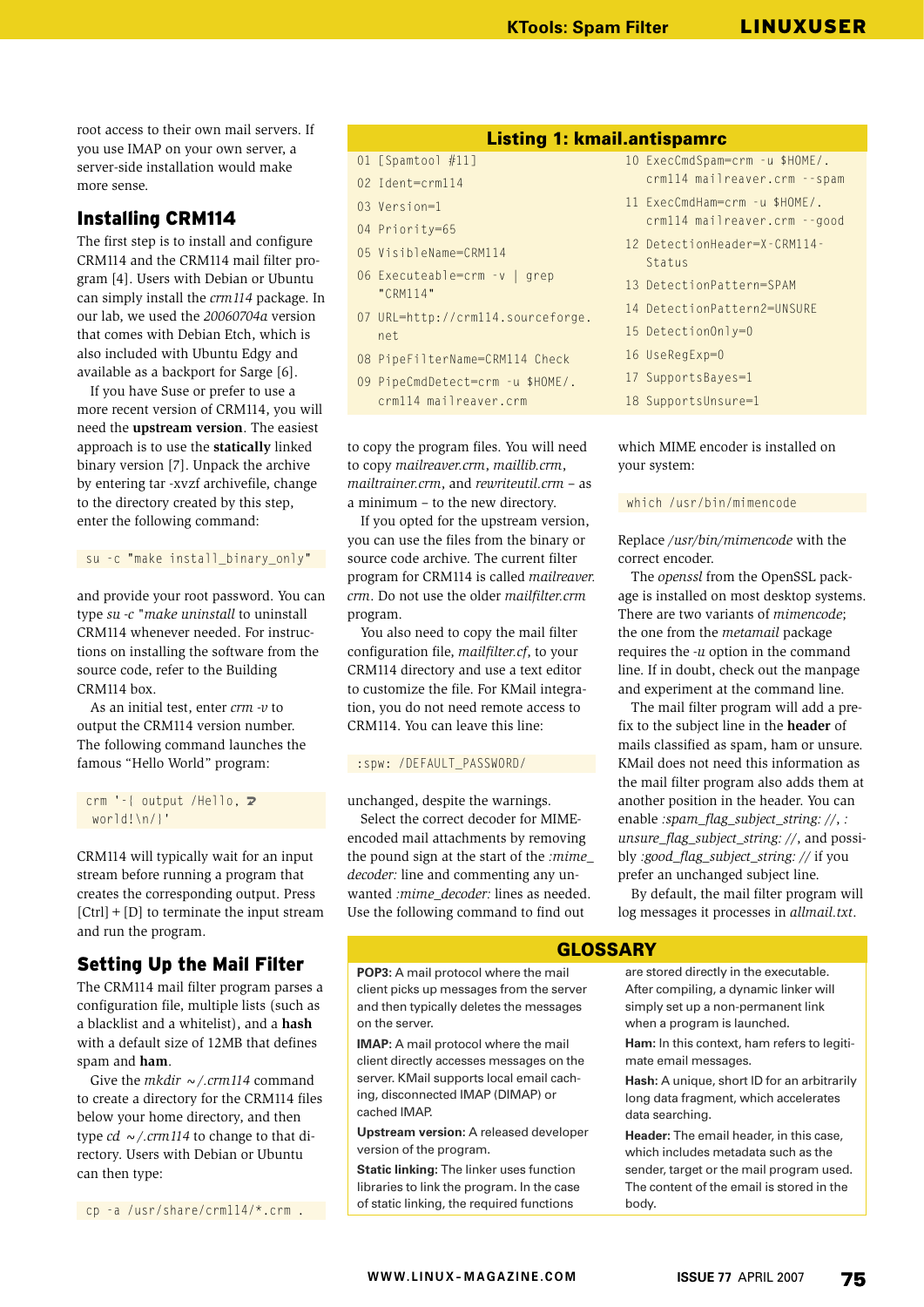

**Figure 1: The KMail antispam wizard provides a convenient GUI for setting up the filter.**

If the mail filter is working to your satisfaction, you can save space by disabling logging:

#### :log\_to\_allmail.txt: /no/

The configuration file in the CRM114 package for Debian contained a bug prior to version *20060704a-3* [8]. The path to *mailtrainer.crm* is incorrect. Make sure it is spelled as follows:

:trainer invoke command:  $\triangleright$ /.\/mailtrainer.crm/

The commands:

```
cssutil - rb spam.css
```
and:

cssutil -rb nonspam.css

let you create hash files for identifying



**Figure 2: The filter rules for the spam filter need to be at the top of the list.**

messages as spam or ham.

The command creates the specified CSS file if the file does not already exist, and then the command outputs statistics. The mail filter

program accesses two list files to implement a combined blacklist/ whitelist or to rewrite mail addresses.

For the program launch, you can

create empty files by entering:

## touch rewrites mfp priolist.mfp

(See "Rewrite Rules, and Black/ Whitelists" box.)

Prior to KMail integration, it makes sense to test your mail filter installation at the command line. Enter *crm mailreaver.crm* to launch the CRM program, enter some arbitrary text and press Enter followed by  $[Ctrl] + [D]$ . The CRM program should now display a couple of header lines that start with *X-CRM114*.

# Antispam Wizard

KMail has an antispam wizard that detects any spam filters you install and creates matching filter rules. In our lab, we used KMail from KDE 3.5.5 on Debian Etch and KMail from KDE 3.5.1 on Suse 10.1. See Figure 1.

The KMail Antispam wizard from KDE

3.5.5 does not

support CRM114. KDE version 3.5.6 should have a KMail version with CRM114 support [9]. You can teach CRM114 to older versions of KMail by adding an entry for CRM114 to the *kmail.antispamrc* configuration file (see Listing 1).

On Debian and Ubuntu, the file is located in */etc/kde3*; users with Suse must check the */opt/kde3/share/config* directory. As an alternative, you can copy the file to *~/.kde/share/config* and customize it at that location.

You may need root privileges to modify the file. Open the file in a text editor and increase the number of spam filters in *tools=* below *[General]* by one. Then add an entry at the end of the file, and in the first line of the entry, modify the *Spamtool #11* entry to match the number of the entry.

Create a directory for spam and one for unsure messages. To do so, right click *Trash* and select *New subfolder …*. The antispam wizard does not allow you to select folders for online IMAP accounts; you will need to use a local folder, which is a faster option anyway.

It makes sense to store spam temporarily in a separate folder, instead of in trash, since KMail deletes messages in the trashcan when you quit the program. This gives you a second chance to review spam for false positives.

The antispam wizard is called by *Tools* | *Anti-Spam Wizard …* to create matching filter rules in two steps. To do so, first select CRM114 as your spam filter. The second step is to choose the folder for spam, and one for unsure messages.

After completing these steps, KMail is now ready to use CRM114 as a spam filter. The five new filter rules should be at

| Fulder <sub>e</sub>          | $1 + 60000100$<br>D. Search                              | Skillan   Children Shakes |      |
|------------------------------|----------------------------------------------------------|---------------------------|------|
| <b>USA Big BARonestone</b>   |                                                          |                           |      |
| <b>R. Millions</b> (201)     | <b>Subpect</b>                                           | <b>Seletel</b>            | ٠    |
| <b>ISBN 01445</b>            | Lidered Moreing Bealta                                   | <b>Exchange</b>           |      |
| To branch (militim)          | TripAny modifier your get to be hoppy?                   | Region                    |      |
| To name (Sale)               | <b>B. TACOMISC</b>                                       | <b>SAN A VIDA</b>         |      |
| Lifemann (14)                | <b>US Twiff Business</b>                                 | <b>Detroit Clima</b>      |      |
| <b>North</b>                 | solution to develop                                      | <b>Baltima Bayne</b>      |      |
| <b>CAreps</b>                | and AV products for your leaster                         | <b>Thomas</b>             |      |
| Glares day (377)             | urbate tress                                             | Cerrad DataBash           |      |
| (101) line sewered (194)     | angeben tine origins at best stand.                      | <b>Flugh 11</b>           |      |
| Lill sa 4-bets (194).        | arboat Meeing Waller                                     | Walter Market             |      |
| all est-dev (73%)            | arts with your                                           | <b>Wiley Baidets</b>      |      |
| - <i>EDMIAN</i>              | AADRONAT & PRO & DIRICH 2007 \$79 NOW at  Parent Niltan. |                           |      |
| (4) detailed direct  (1773). | 出版けすぐり                                                   | 160000000                 |      |
| (ii) debian-securit (21)     | 山中神が着一直言、容易経からの性が、考古をご事題                                 | 神社高半                      |      |
| LD debian asset  (1121)      | and its receivable of the con-                           | Holing Schooler           |      |
| <b>In all Surveys</b>        | who new quest                                            | Gabhela Finne             |      |
| (c) Map Bridge  (371) 7      | 用品                                                       |                           | $+1$ |

**Figure 3: After just a couple of hours of training, CRM will remove most spam.**